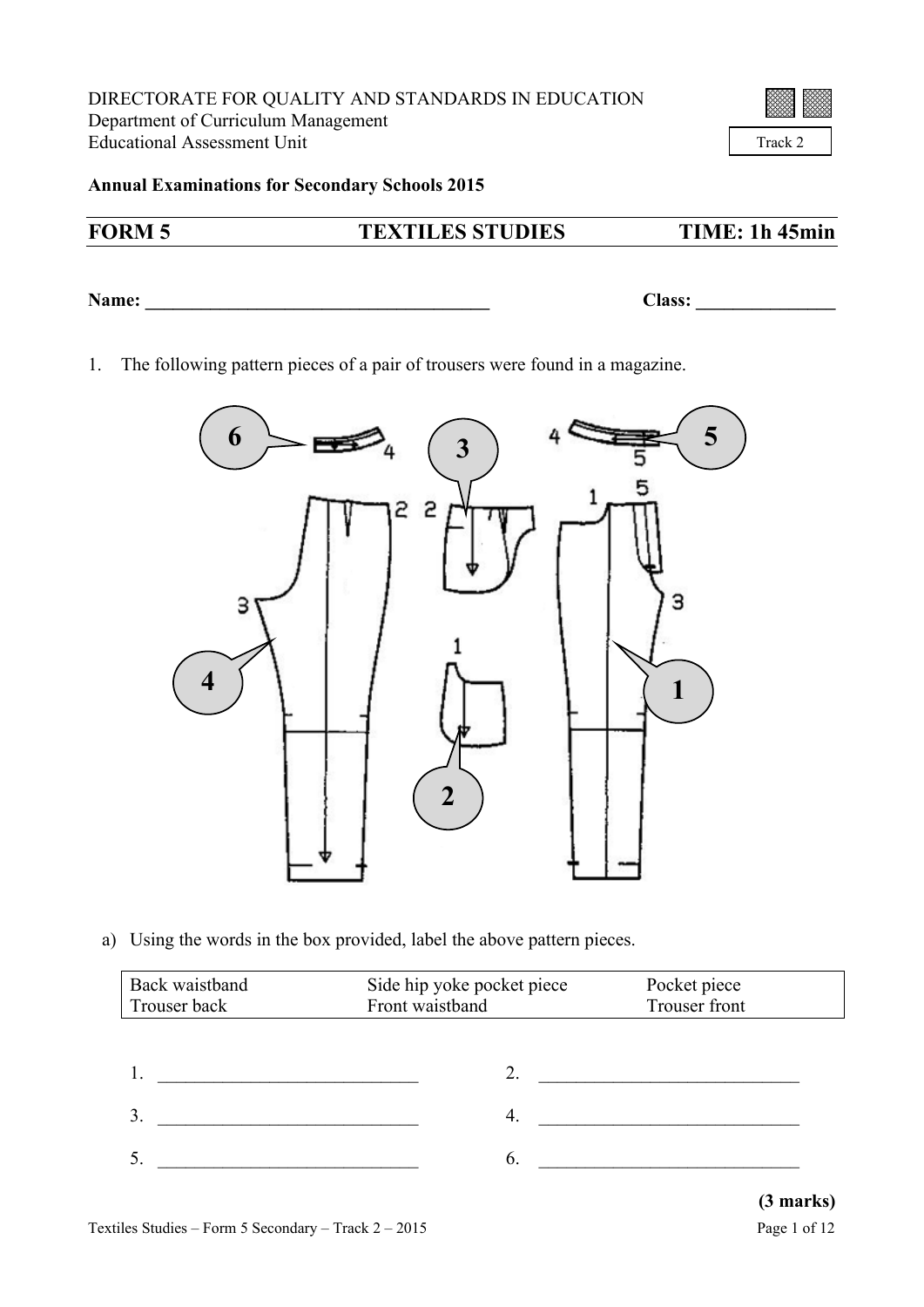| Front View | <b>Back View</b> |
|------------|------------------|
|            |                  |
|            |                  |
|            |                  |
|            |                  |
|            |                  |
|            |                  |
|            |                  |
|            |                  |
|            |                  |
|            |                  |

 **(2 marks)**

- c) Label **three** fashion features on the front and back sketches (e.g. pleats). **(3 marks)**
- d) Name **three** standard measurements that need to be taken by a seamstress/tailor to make this pair of trousers.



e) Give the meaning of the following markings which are found on the pattern pieces of the pair of trousers given in question 1(a).

|                | <b>Pattern Markings</b> | <b>Meaning</b> |
|----------------|-------------------------|----------------|
| $\mathbf{i}$ . |                         |                |
|                |                         |                |
| ii.            |                         |                |
|                | $7^2$ $2^2$ $\Gamma$    |                |
| iii.           |                         |                |
|                |                         |                |
|                |                         |                |
| iv.            |                         |                |
|                |                         | $\sim$ $\sim$  |

**(4 marks)**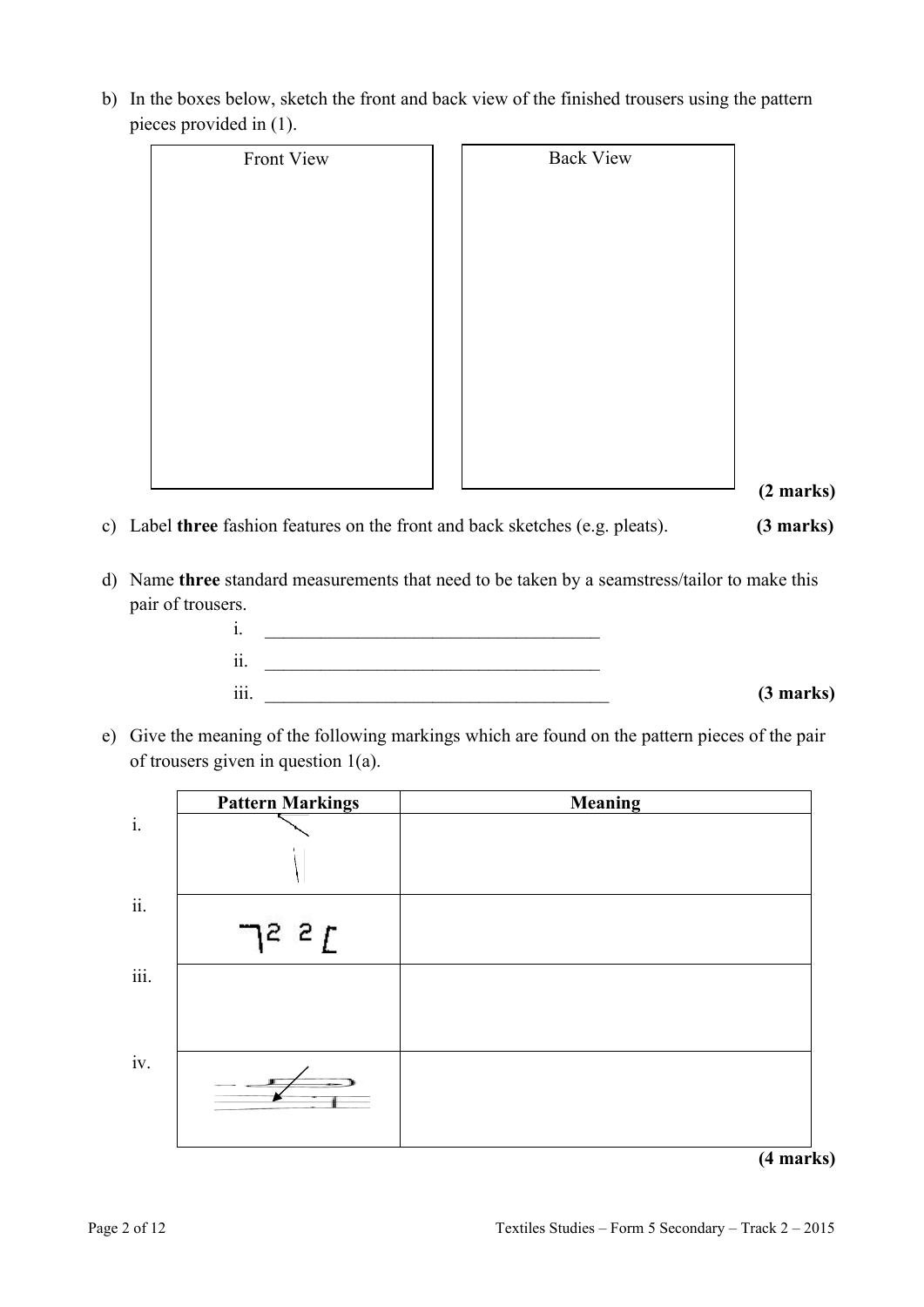f) Draw the cutting layout of the pattern pieces on 140cms wide plain fabric. The fabric has a one way design.

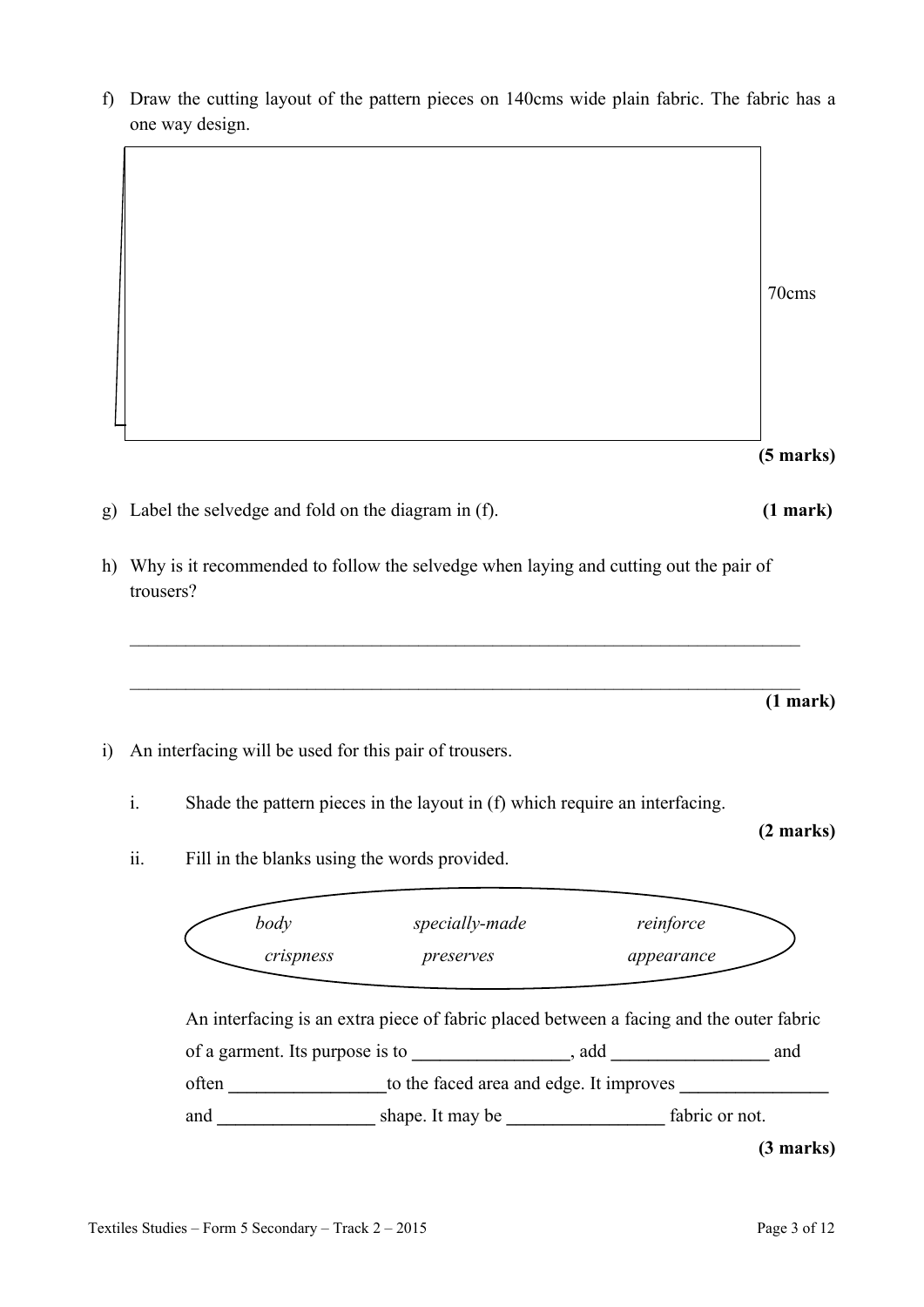- j) This pair of trousers has a pocket on the front.
	- i. Identify the type of pocket used in this pair of trousers.

ii. In the boxes below, draw and identify another **two** types of pockets.





**<sup>(2</sup> marks)**

iii. The following are the steps to complete the pocket mentioned in j(i). Put the steps in the correct order by listing the numbers 1 to 4 in the corresponding box.

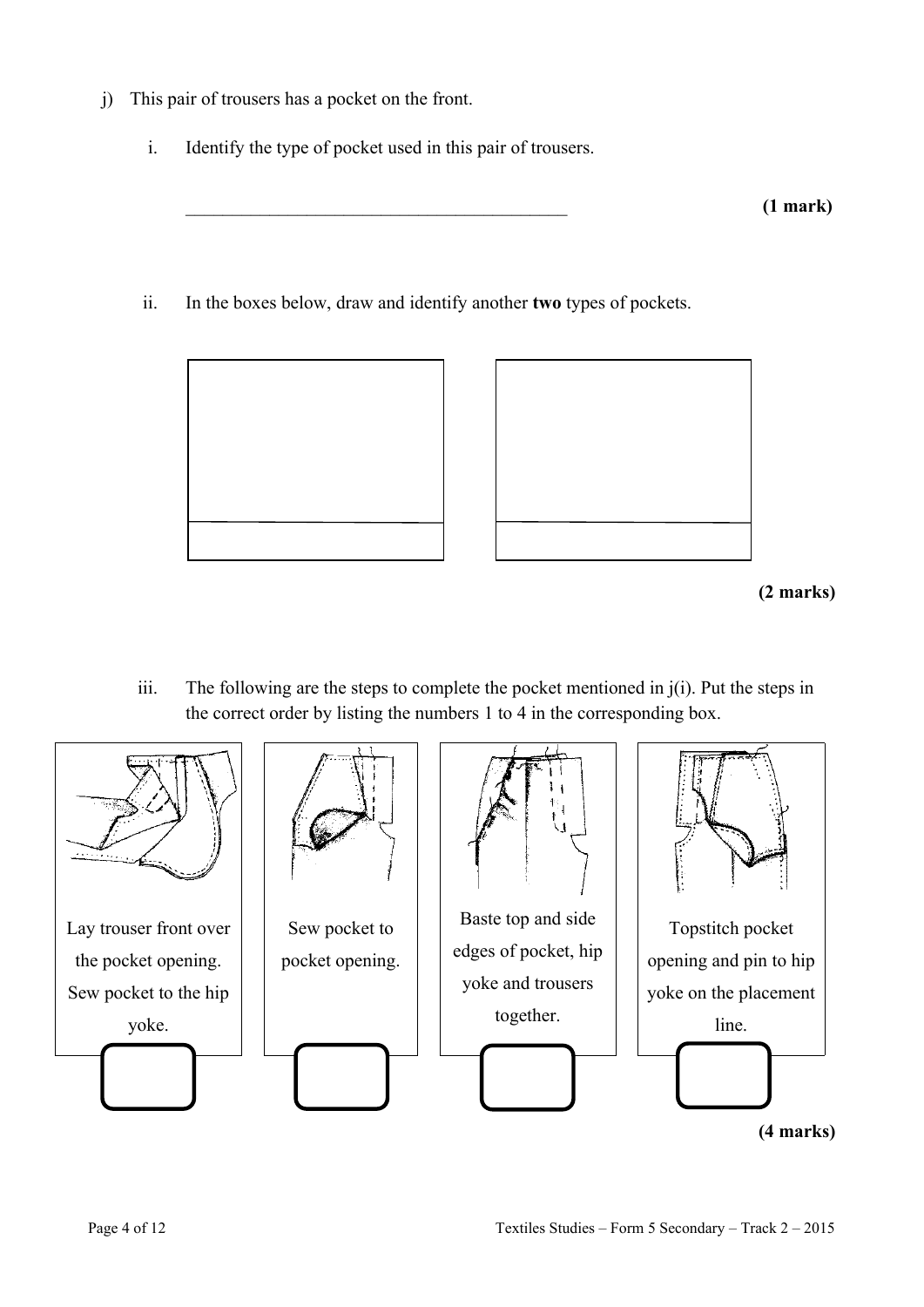k) The following steps were followed to complete this pair of trousers. Four steps (1, 4, 7 and 10) are given. Number the remaining six steps (2, 3, 5, 6, 8 and 9) to complete the method.

| <b>Step</b>    | <b>Method</b>                                                                             |  |  |
|----------------|-------------------------------------------------------------------------------------------|--|--|
|                | Attach pocket. Neaten seam allowance and press.                                           |  |  |
| 1              | Cut out all pattern pieces. Mark all pattern marking.                                     |  |  |
|                | Stitch the right side of waistband to the right side of the trousers. Turn to wrong side. |  |  |
| 10             | Give a final pressing.                                                                    |  |  |
|                | Work darts.                                                                               |  |  |
| $\overline{4}$ | Join side seams. Neaten edges.                                                            |  |  |
|                | Stitch centre front and centre back seam as one continuous seam. Press. Attach zip.       |  |  |
|                | Join inside leg seams. Neaten edges and press.                                            |  |  |
| 7              | Fuse (iron) interfacing to waistband.                                                     |  |  |
|                | Turn 1cm of the free edge of waistband and machine stitch. Attach loops.                  |  |  |

**(6 marks)**

- 2. Leather was very much in fashion last season. Answer the following questions about leather.
	- a) Explain why seams cannot be unpicked on leather. What do you recommend?

**(2 marks)**

- b) Identify **two** important points to keep in mind when cutting out a leather garment. An example is given.
	- *Some pieces (such as sleeves) need to be cut as mirror image of one another.*
	- $\bullet$   $\_\_$ \_\_\_\_\_\_\_\_\_\_\_\_\_\_\_\_\_\_\_\_\_\_\_\_\_\_\_\_\_\_\_\_\_\_\_\_\_\_\_\_\_\_\_\_\_\_\_\_\_\_\_\_\_\_\_\_\_\_\_\_\_\_\_\_\_\_\_\_\_\_\_\_

 $\_$  , and the contribution of the contribution of  $\mathcal{L}_\mathcal{A}$  , and the contribution of  $\mathcal{L}_\mathcal{A}$ 

 $\_$  , and the contribution of the contribution of  $\mathcal{L}_\mathcal{A}$  , and the contribution of  $\mathcal{L}_\mathcal{A}$ 

**(2 marks)**

c) What machine needle size should be used to machine stitch soft leather? Circle the correct answer.

| 65/70 | 80/90 | 100 | (1 mark) |
|-------|-------|-----|----------|
|-------|-------|-----|----------|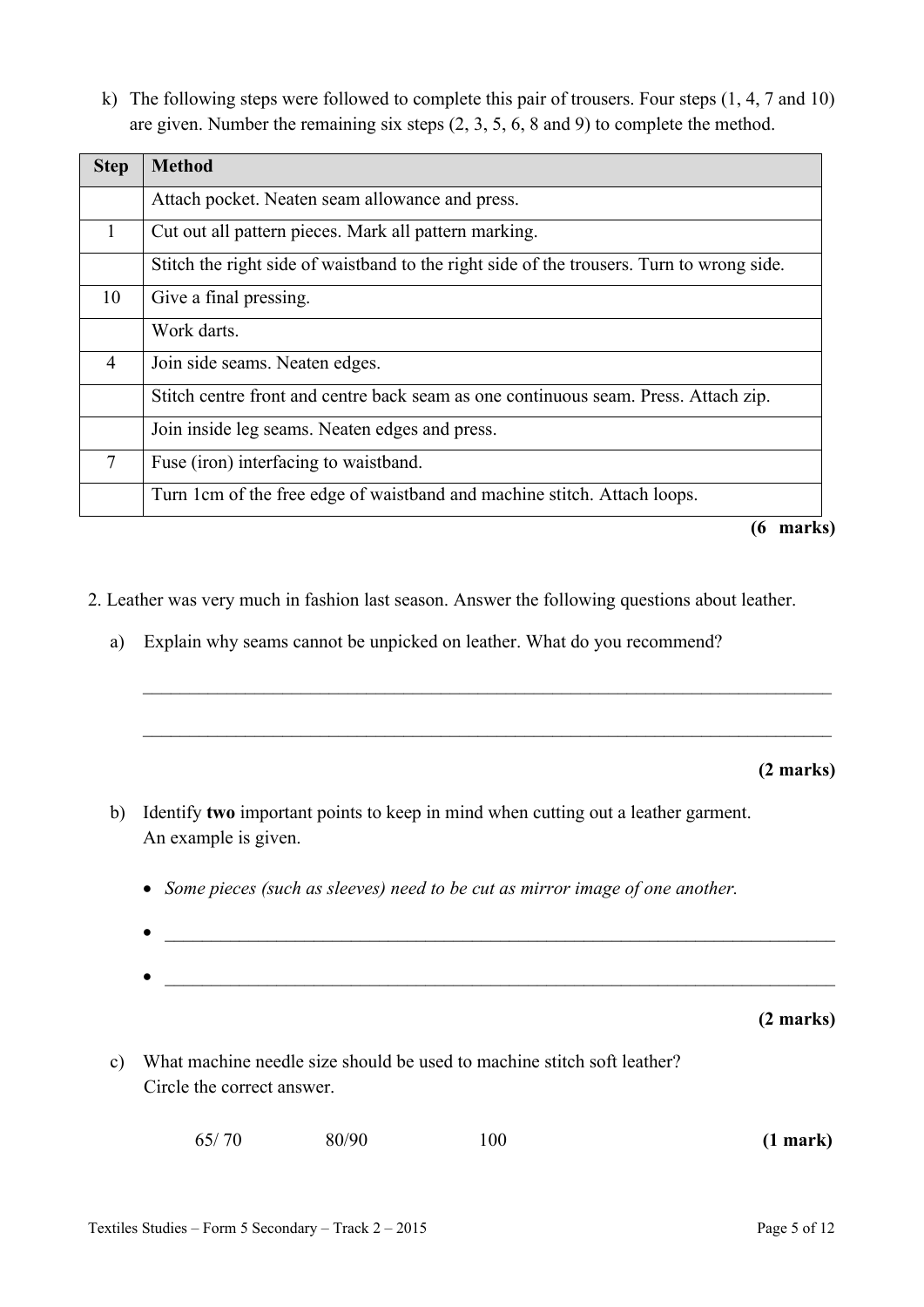d) Why should short stitches be avoided on leather fabric?

|    | (1 mark)                                                                                                                                                |
|----|---------------------------------------------------------------------------------------------------------------------------------------------------------|
| e) | Leather should be pressed with special care. Identify three precautions which need to be<br>taken when pressing a leather garment. An example is given. |
|    | • Do not use steam.                                                                                                                                     |
|    |                                                                                                                                                         |
|    |                                                                                                                                                         |
|    |                                                                                                                                                         |

 $\mathcal{L}_\text{max} = \frac{1}{2} \sum_{i=1}^n \mathcal{L}_\text{max}(\mathbf{z}_i - \mathbf{z}_i)$ 

- 3. Colour can be added to products in different ways.
	- a) Complete the table below by giving **one** advantage and **one** disadvantage for each way of adding colour to fabric.

|                | Ways of adding colour | Advantage | <b>Disadvantage</b> |
|----------------|-----------------------|-----------|---------------------|
| $\mathbf{i}$ . | Tie and dye           |           |                     |
| ii.            | <b>Batik</b>          |           |                     |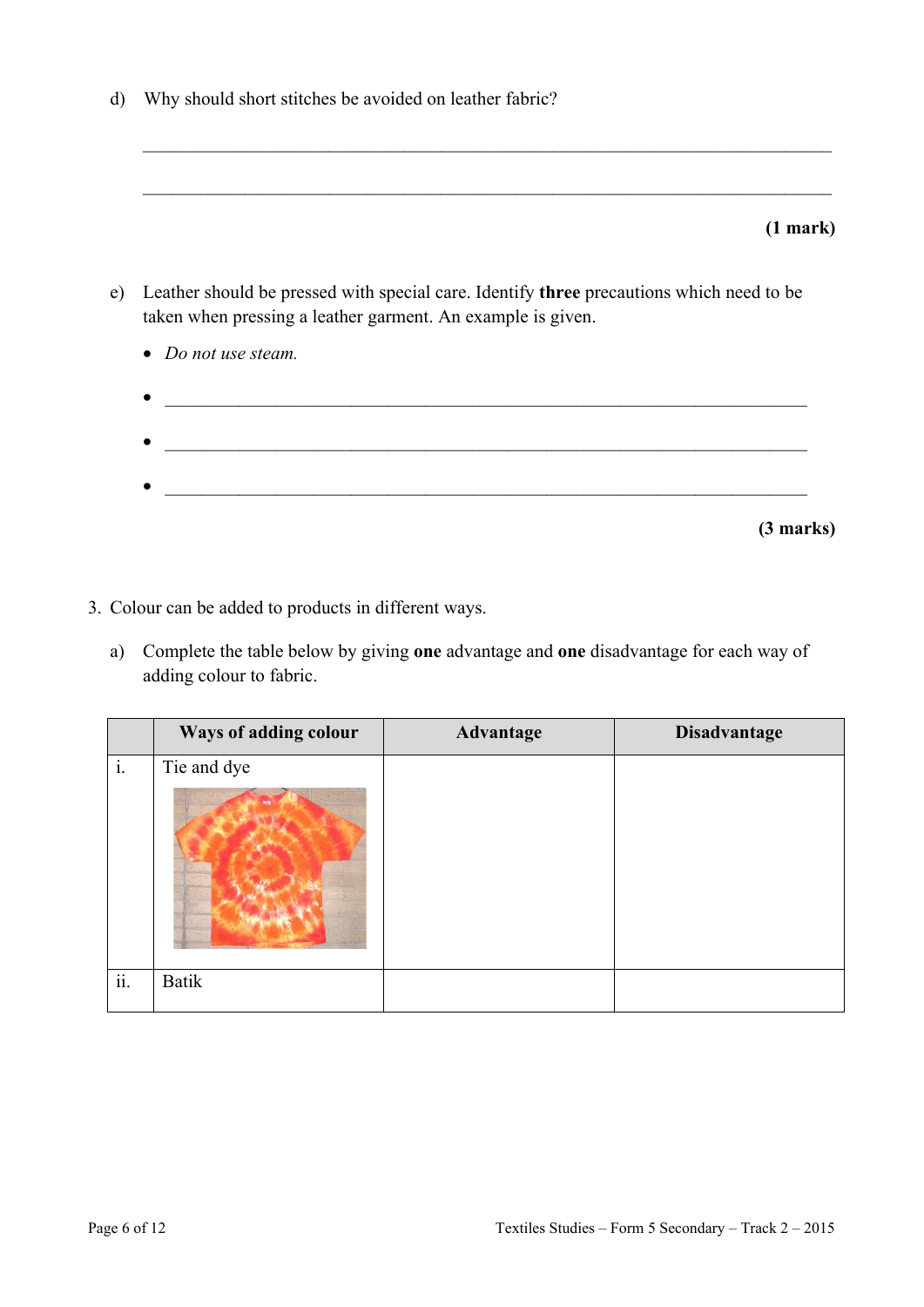| $\overline{\text{iii}}$ . | Printing                                                                                                              |  |                     |
|---------------------------|-----------------------------------------------------------------------------------------------------------------------|--|---------------------|
|                           |                                                                                                                       |  |                     |
| $\overline{iv}$ .         | Embroidery                                                                                                            |  |                     |
|                           |                                                                                                                       |  |                     |
|                           |                                                                                                                       |  | $(8 \text{ marks})$ |
|                           | b) Complete the following statements.                                                                                 |  |                     |
|                           |                                                                                                                       |  |                     |
|                           | i. Secondary colours are obtained by mixing two ________________________________ colours.                             |  |                     |
|                           | ii. Cool colours are $\qquad \qquad$                                                                                  |  |                     |
|                           |                                                                                                                       |  |                     |
|                           | $\frac{1}{2}$ and $\frac{1}{2}$ and $\frac{1}{2}$ .                                                                   |  |                     |
|                           |                                                                                                                       |  |                     |
|                           | <u> 2000 - Jan James James Jan James James Jan James James Jan James James Jan James James Jan Jan James James Ja</u> |  |                     |
|                           | iv. Yellow-orange, red-orange and yellow-green are examples of __________________                                     |  |                     |
|                           |                                                                                                                       |  |                     |
|                           | colours.                                                                                                              |  |                     |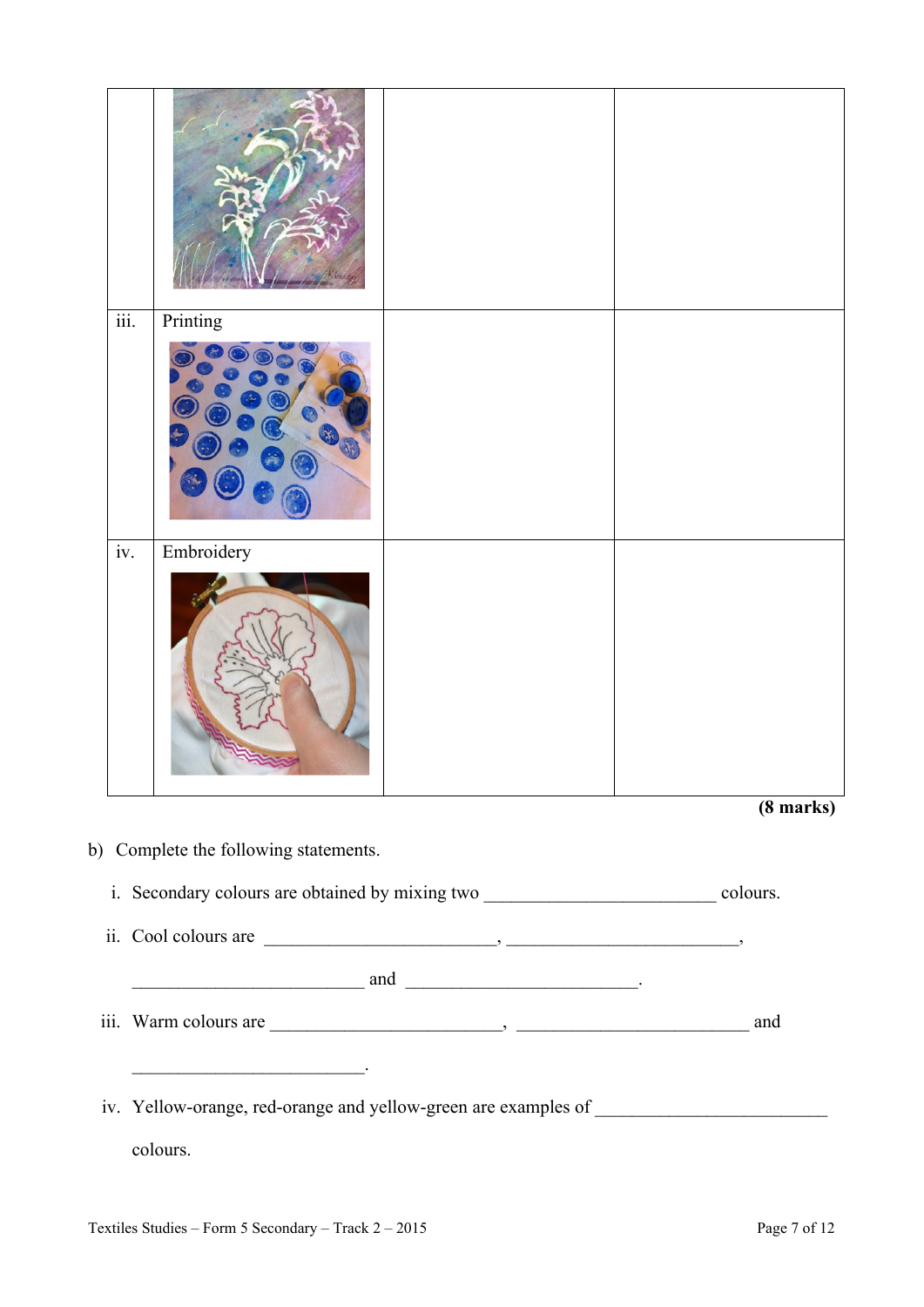v. Colours that are across from each other on the colour wheel are called

 $\overline{\phantom{a}}$  colours.

c) Match the following words to the corresponding definitions.

| Neutral       | obtained by adding white to a hue.                             |
|---------------|----------------------------------------------------------------|
| Fints         | obtained by adding black to a hue.                             |
| <b>Shades</b> | colours that go with all colour plans<br>e.g. white and black. |

**(3 marks)**

### 4.

- a) Choosing clothes for young children can be a difficult task for parents. Identify **two** factors to consider when choosing clothing for young children. An example is given.
	- *Garments should allow for the growth of the child.*
	- $\mathcal{L}_\text{max} = \frac{1}{2} \sum_{i=1}^n \mathcal{L}_\text{max} = \frac{1}{2} \sum_{i=1}^n \mathcal{L}_\text{max} = \frac{1}{2} \sum_{i=1}^n \mathcal{L}_\text{max} = \frac{1}{2} \sum_{i=1}^n \mathcal{L}_\text{max} = \frac{1}{2} \sum_{i=1}^n \mathcal{L}_\text{max} = \frac{1}{2} \sum_{i=1}^n \mathcal{L}_\text{max} = \frac{1}{2} \sum_{i=1}^n \mathcal{L}_\text{max} = \frac{1}{2} \sum_{i=$

**(2 marks)**

- b) This child's jacket was made from fleece fabric. Give **two** reasons for choosing fleece fabric for this garment.
	- $\bullet$   $\frac{1}{2}$   $\frac{1}{2}$   $\frac{1}{2}$   $\frac{1}{2}$   $\frac{1}{2}$   $\frac{1}{2}$   $\frac{1}{2}$   $\frac{1}{2}$   $\frac{1}{2}$   $\frac{1}{2}$   $\frac{1}{2}$   $\frac{1}{2}$   $\frac{1}{2}$   $\frac{1}{2}$   $\frac{1}{2}$   $\frac{1}{2}$   $\frac{1}{2}$   $\frac{1}{2}$   $\frac{1}{2}$   $\frac{1}{2}$   $\frac{1}{2}$   $\frac{1}{$  **(2 marks)**



c) Underline a manufactured fibre which can be made from fleece fabric.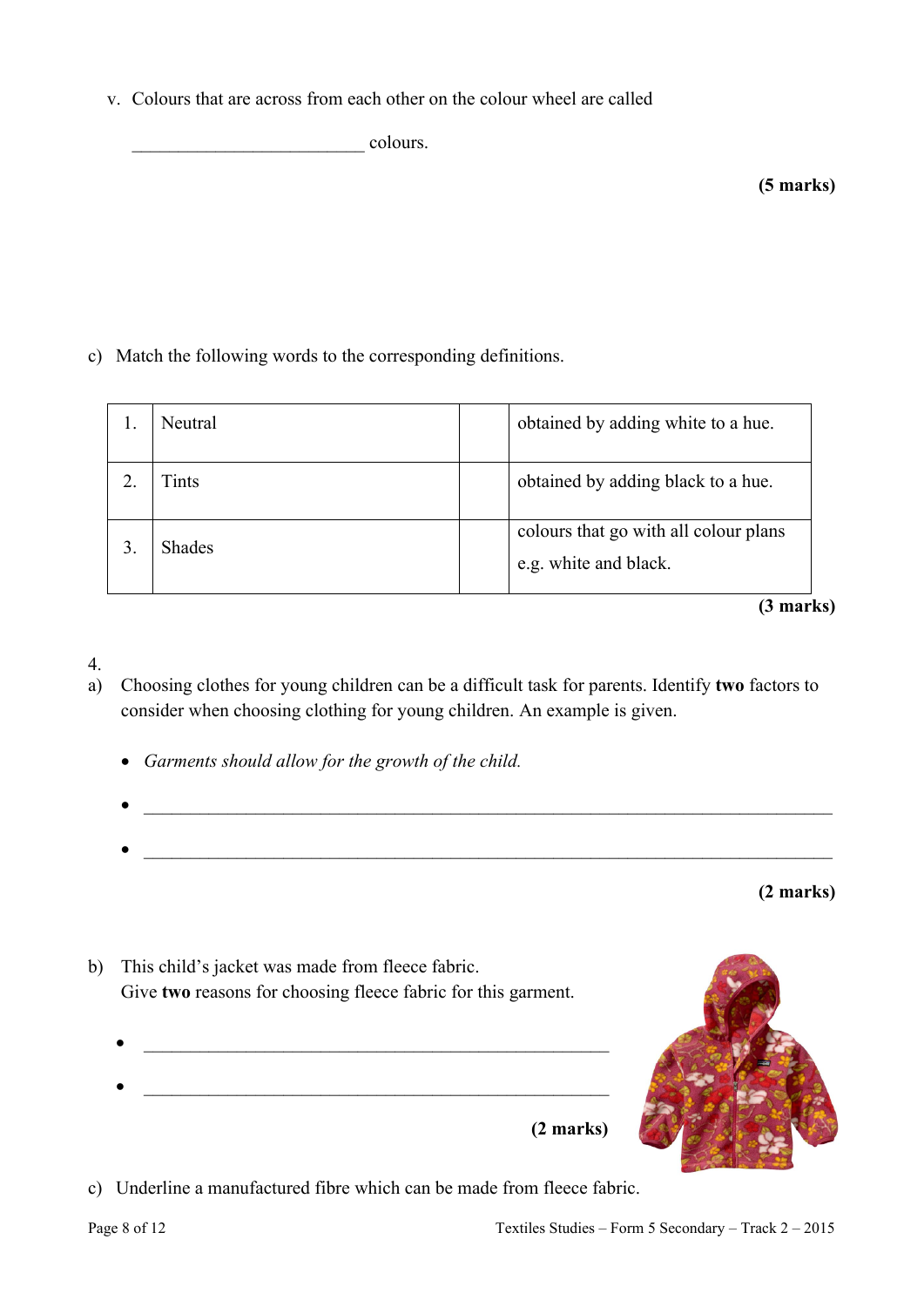| Polyester                            | Viscose                                                     | Modal                                                                               | (1 mark)                                                                                           |
|--------------------------------------|-------------------------------------------------------------|-------------------------------------------------------------------------------------|----------------------------------------------------------------------------------------------------|
|                                      |                                                             |                                                                                     | d) The fibres which make fleece fabrics are brushed. Give one reason why these fibres are brushed. |
|                                      |                                                             |                                                                                     | $(2 \text{ marks})$                                                                                |
| e) Complete the following statement: |                                                             |                                                                                     |                                                                                                    |
|                                      |                                                             |                                                                                     |                                                                                                    |
|                                      |                                                             | <u> 1989 - Johann Stoff, amerikansk politiker (d. 1989)</u>                         |                                                                                                    |
|                                      |                                                             |                                                                                     | (1 mark)                                                                                           |
|                                      |                                                             | f) Name two textile items, other than jackets, that can be made from fleece fabric. |                                                                                                    |
|                                      |                                                             |                                                                                     | (1 mark)                                                                                           |
|                                      |                                                             | g) What should be kept in mind when designing nightwear? Give two suggestions.      |                                                                                                    |
|                                      | <u> 1989 - Johann Stoff, Amerikaansk politiker († 1908)</u> |                                                                                     | $(2 \text{ marks})$                                                                                |
|                                      | i. Explain what is meant by <i>flame-retardant finish</i> . | h) One criterion for children's nightwear is that is must be flame-retardant.       |                                                                                                    |
|                                      |                                                             | ii. Why is flame-retardant finish necessary for children's nightwear?               | $(2 \text{ marks})$                                                                                |
|                                      |                                                             | iii. Explain why the care of fabrics with this finish is so important.              | (1 mark)                                                                                           |
|                                      |                                                             |                                                                                     | $(2 \text{ marks})$                                                                                |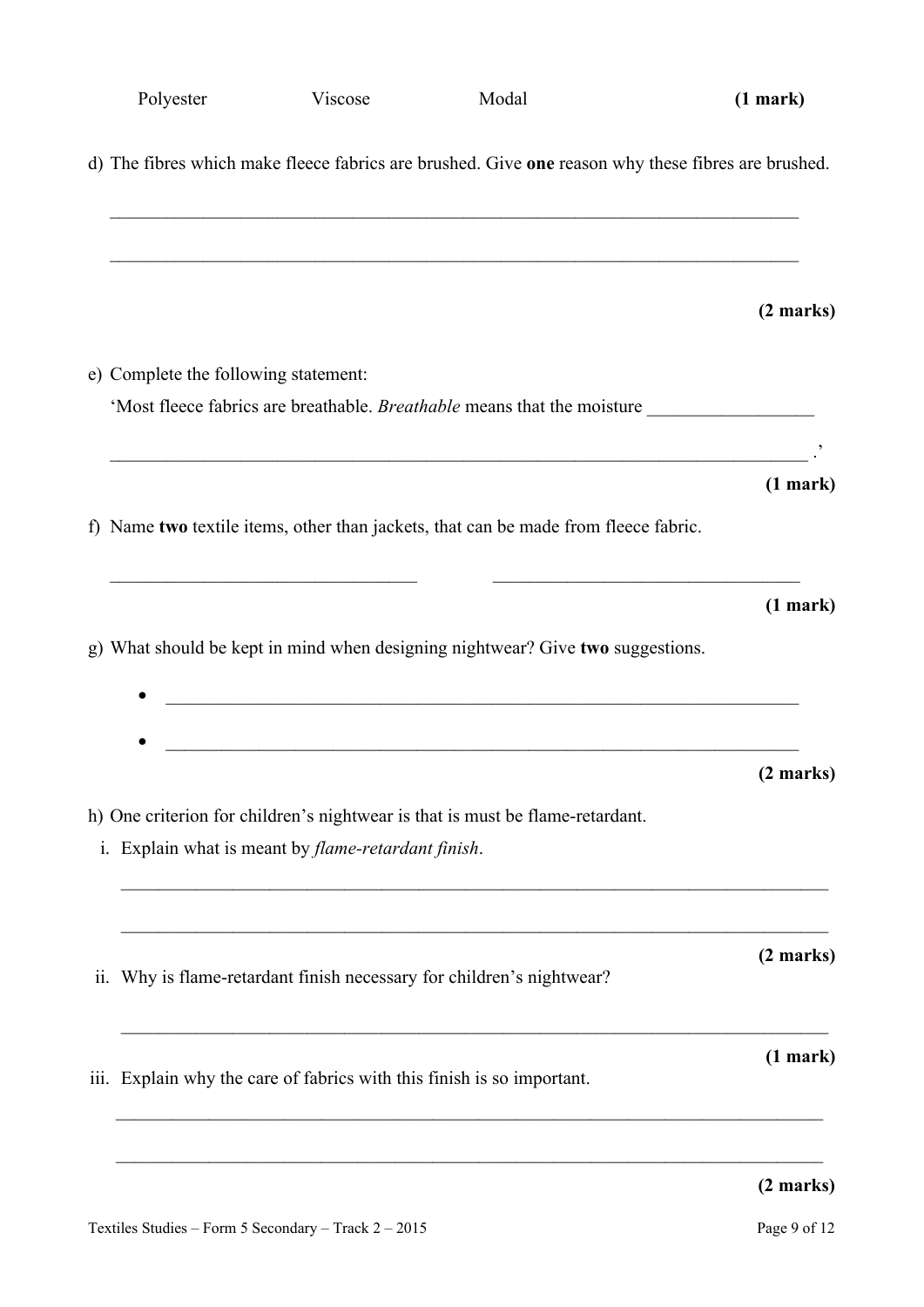iv. Suggest **one** finish, other than flame-retardancy, necessary for nightwear suitable for children under three years old and give a reason for your answer.

| Name of finish:               |                                                        |                                                                                 |                        |
|-------------------------------|--------------------------------------------------------|---------------------------------------------------------------------------------|------------------------|
| Reason:                       |                                                        |                                                                                 |                        |
|                               |                                                        |                                                                                 | $(1, 2 \text{ marks})$ |
| Underline the correct answer. |                                                        | v. Which of the following commercial finishes refers to flame-retardant finish? |                        |
| Mitin                         | Proban                                                 | Scotchguard                                                                     | (1 mark)               |
|                               | Different foliaire hour different foliaire anon qui es |                                                                                 |                        |

- 5. Different fabrics have different fabric properties.
	- a) Complete the fibre information chart below using the words provided.

You can use words more than once.

*regenerated absorbent synthetic flammable non-absorbent*

| <b>Fibre</b> | <b>Natural, Synthetic</b><br>or Regenerated | <b>Flammability</b>        | <b>Absorbent or</b><br>Non-absorbent |
|--------------|---------------------------------------------|----------------------------|--------------------------------------|
| Polyamide    |                                             | Does not burn;<br>it melts |                                      |
| Linen        | Natural                                     |                            |                                      |
| Viscose      |                                             |                            | Absorbent                            |

**(3 marks)**

b) During a Textiles Studies lesson, several burning tests were carried out to identify the different fibres. Draw and describe the method for this experiment.

The following keywords have been given to guide you.

*Prepare Light Watch*

Diagram: Method:

| Page 10 |  |  |
|---------|--|--|
|         |  |  |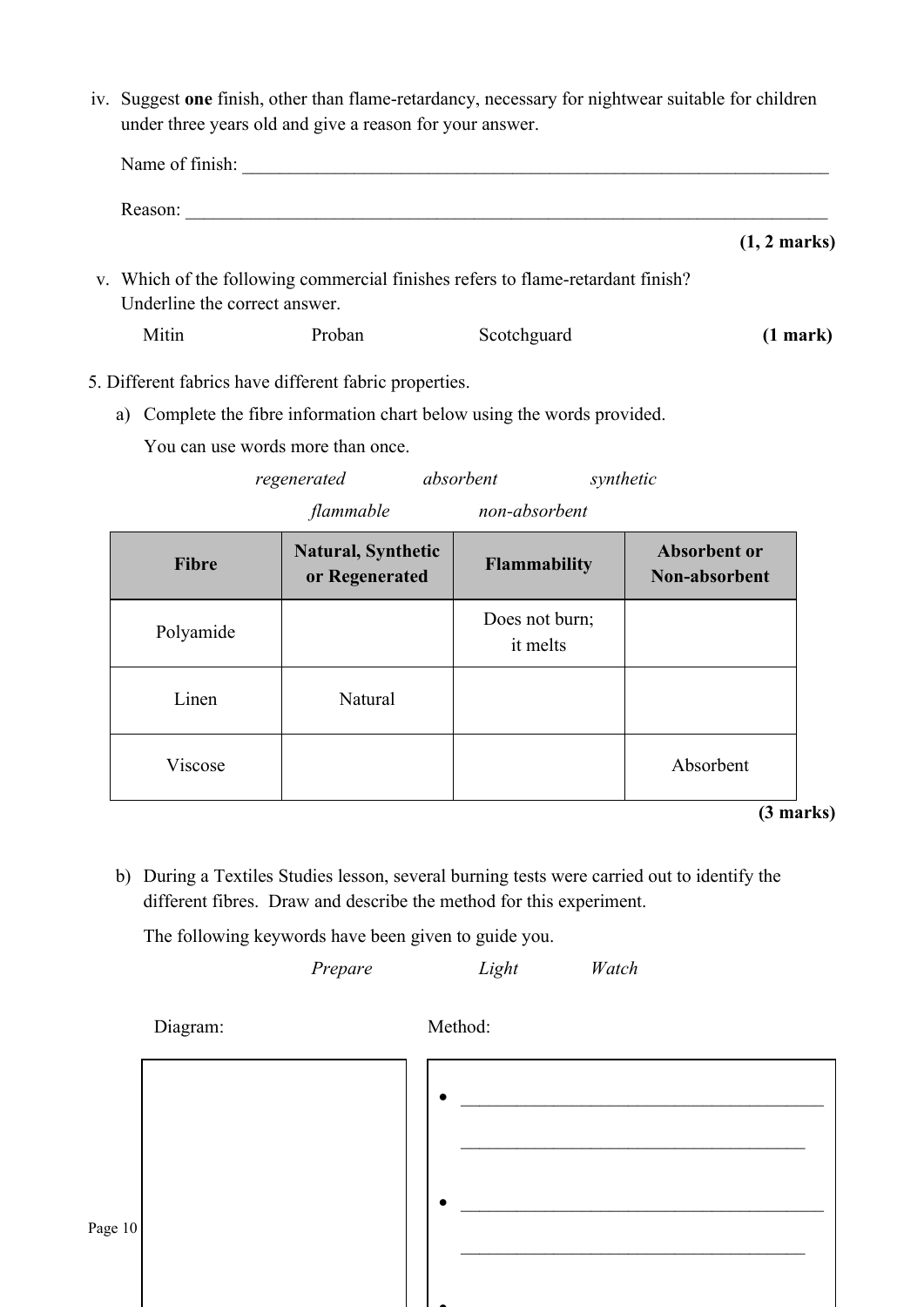**(5 marks)**

c) Identify whether the fabric burnt during the burning test was:

100% cotton or 100% silk.

Fill in the boxes below.

- i. When ignited, it burns with a steady flame and smells of burning paper or leaves. The residue left is greyish white ash which is crumbly.
- ii. When ignited, it burns readily, not necessarily in a steady flame, and smells of burning hair. The ash is easily crumbled and the flame is not easily extinguished.



**(1 mark)**

6. A school leaver has been invited for her friend's birthday party. a) Using the templates below to help you, sketch a suitable outfit. Colour your designs. Label the outfit to show the different style features.

#### **(4 marks)**

b) In the boxes below, design matching shoes and accessories suitable for your outfit.

# $Front$  **view** marks)